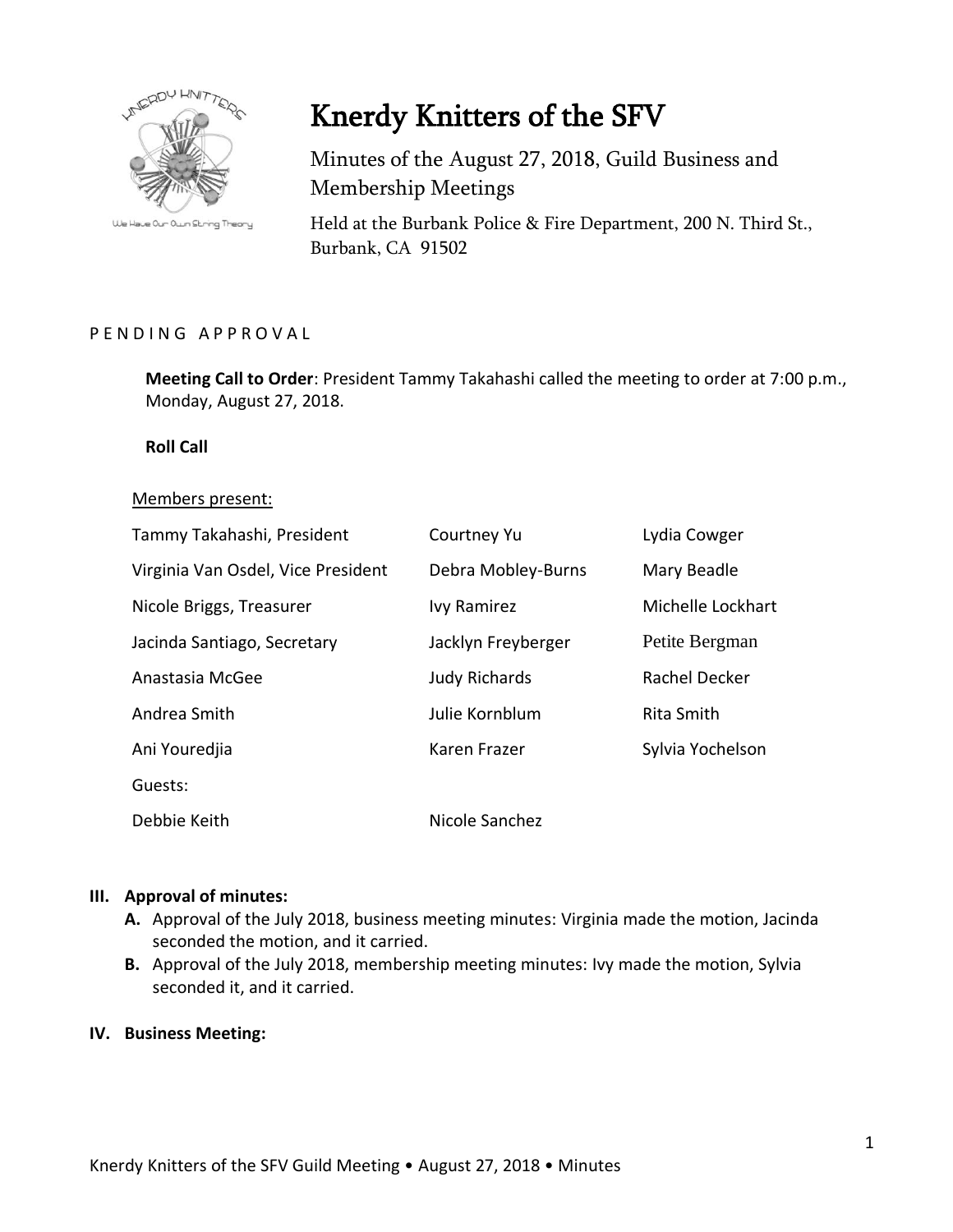- **A.** Finances Report: There was an overcharge by Pickwick Gardens for the Stash Exchange, We will be given a credit to apply towards the Holiday Party. A volunteer is needed to collect nonmember payments for the Holiday Party.
- **B.** Membership Update: We currently have 60 members.
- **C.** Membership Gifts: Samples of this year's gift, a wooden needle gauge, were presented and passed around.

# **V. Membership Meeting:**

# **A. Events and Projects**

Charity Projects: Rachel is closing out the Knitted Knockers charity project and needs any projects submitted ASAP. Michelle will start a thread on the group's Ravelry site to keep track of the Red Scarf charity project. There was mention that Red Scarf will accept hats, however this could not be confirmed on the website.

Knit- and Crochet-Along: Virginia presented her Venezia Glamor Shawl in worsted weight yarn. The revised pattern is now available on the KK website.

Anastasia mentioned that the Lost Souls Skull shawl project is posted on the FB group page, but not yet on the website.

Theme Challenge: The theme challenge is Literature. Any paid member who is current as of holiday party needs to be a project made this year - any type of yarn art. Notify Anastasia ASAP if there is another craft other than knit or crochet (Friday 8/31 is the deadline). If you can read it, it can inspire you to make a project. You can submit up to 3 items but can only win once. Categories will include best knit item, best crochet item, wearable & non-wearable.

# LA County Fair:

Tammi got \$2.99 skeins at Tuesday Morning for charity blanket at the LA County Fair.

Tammi will bring the material at Thursday's sips & stitches to get blanket started (4=5 rows) Garter stitch for knit & dc for crochet.

What to expect: there is a window & fan but not very cool. Fair opens at 10:00 am but can get in at 9:30 am if you are a volunteer. You cannot eat in the area, will need to step outside to eat. They will provide cold water to volunteers.

There are currently 2 openings for the 9/15 date.

5<sup>th</sup> Monday: October brings us a 5<sup>th</sup> Monday! We will have a pumpkin themed amigurumi workshop, led by Jacinda with help from Sylvia. Since this is an intermediate skill, prerequisites and supply list will be provided in advance.

Knerdy Knitters Cruise: Rita will use doodle to find suitable dates for the cruise.

Knerdy Knitters Retreat: Jacklyn will use doodle to get potential dates, Anastasia will create a Facebook poll for potential locations.